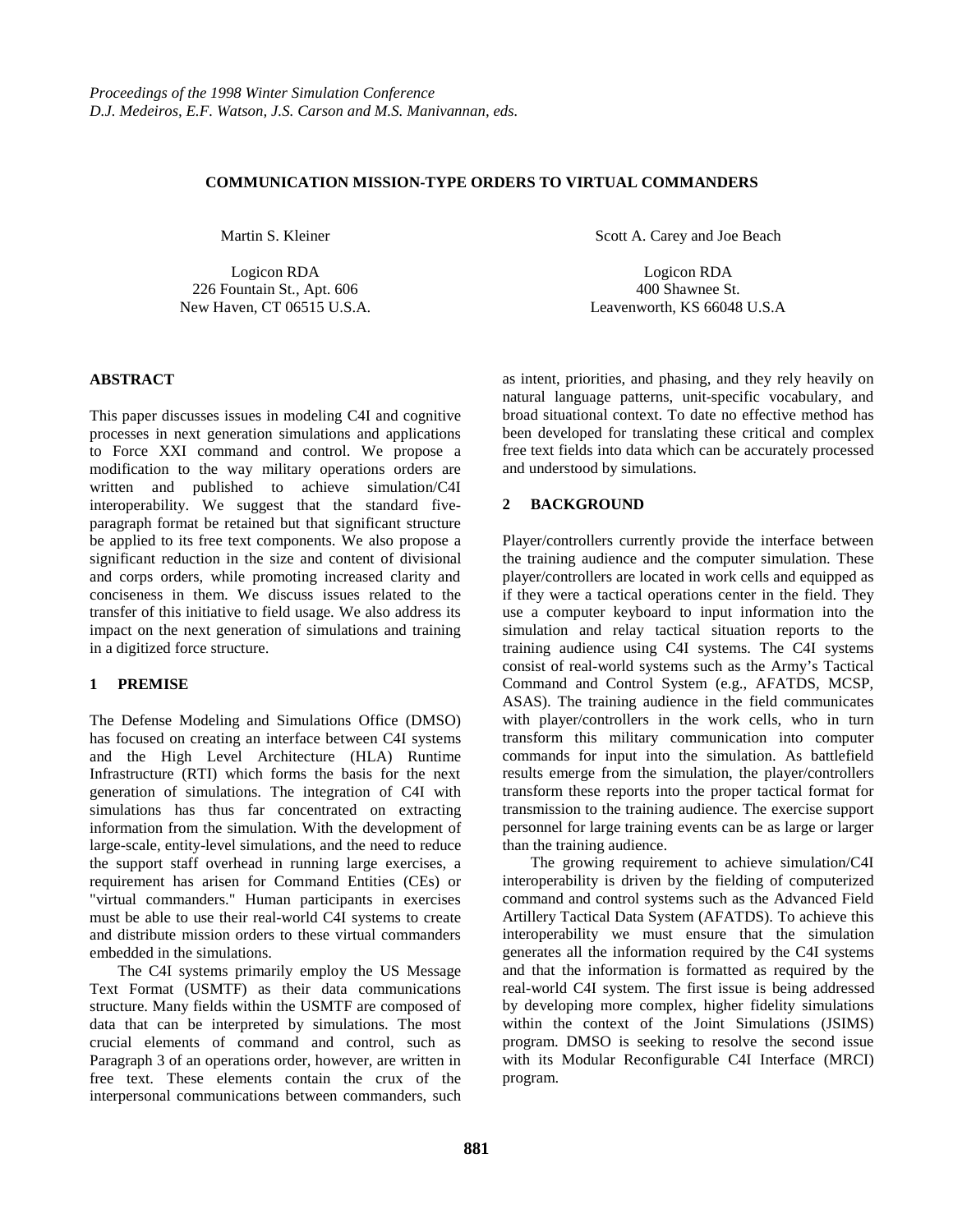# **3 DISCUSSION**

As members of DARPA's Synthetic Theater of War (STOW) integrated development team, we participated in the design, development, implementation and application of the Command Forces (CFOR) and MRCI programs within the Army Forces domain. The STOW development team chose the high-fidelity, entity-based Modular Semi-Automated Forces model, ModSAF, as the basis for its simulation. This model was developed, along with high fidelity representations of terrain, environmental factors, phenomenology, weapons interactions, and advanced behavior and control representations, to produce a realistic stimulation for the training audience.

From the outset STOW management recognized that the large number of operating entities and the requirement to reduce support personnel would require the development of automated CEs. DARPA's CFOR program funded the development of these automated CEs within the various Service domains. Within the Army domain, we supported the development of fully functional maneuver and fire support CEs at the heavy force company team level, company CEs for the AH-64 attack helicopter companies, and a limited-capability CE at the heavy maneuver battalion level.

The CFOR program also developed the Command and Control Simulations Interface Language (CCSIL), which enabled communications between the CFOR CEs and the semi-automated forces that they would "command," between various CEs, and between the CEs and their human "commanders." CCSIL includes a set of messages and a vocabulary of military terms needed to fill out messages. The movement of CCSIL messages within the simulation represents the message flow that occurs in the real world, whether by voice, radio, or C4I system.

At the outset the intent was for these CEs, or virtual commanders, to be commanded and controlled by uniformed personnel at the next higher echelon. The proposed interface between the human and virtual commanders was to be the appropriate, operational automated C4I system, in this case the Army's MCS/Phoenix and AFATDS. To accomplish this, DMSO's MRCI program undertook an effort to map and translate various USMTF messages used by the C4I systems to CCSIL messages used within the simulation, thus enabling direct, two-way communications between the real-world commanders and their subordinate virtual commanders.

Logicon RDA researchers working in the USMTF to CCSIL mapping and translation effort realized that there are two distinct categories of messages that must be considered. In the first category, messages primarily consist of defined and arrayed data elements with clear mappings between the two systems. Examples of these are the USMTF A400 SITREP, which directly maps and translates to the CCSIL 202 Unit Status Message, and the USMTF D210 Fire Mission Call for Fire, which correlates to the CCSIL 401 Fire Request. In the second category, messages are composed in free text, such as the operations order (USMTF message A423, Order). While this clearly maps to the CCSIL 101 Operation Order, a simple and accurate automated translation is currently impossible. Although this paragraph has a standardized format, it relies on natural language patterns, unit-specific vocabulary, and broad situational context to communicate the commander's intent, objectives, priorities, and guidance.

During the actual STOW-97 Advanced Concepts Technology Demonstration, a number of the clear mapping-type messages were exchanged between the simulation and the MCS/Phoenix and AFATDS systems. The free-text operations orders, however, were communicated to the CEs artificially. For both the ground maneuver and attack helicopter units, a detailed fiveparagraph operations order was developed in the standard military format. This order was translated and entered into a commander's workstation, and then distributed to the subordinate CEs via CCSIL messages. This process required individuals knowledgeable in both simulation and military domains and once again separated the uniformed personnel from the simulation.

## **4 PROBLEM**

The problem we address is how to develop a seamless interface between training audiences using real-world C4I systems and the next generation of simulations that represent subordinate units in the force structure. The key is to provide a doctrinally realistic linkage between actual commanders using C4I systems and their subordinate virtual commanders. During our initial efforts it was suggested that the human commanders write their free text Paragraph 3 of the operations order as a series of sequential Army Training and Evaluation Program (ARTEP) task strings, which would translate neatly into CCSIL orders. This suggestion was not pursued because it violates the basic Army premise of issuing mission-type orders. FM 100-5 states, "Mission (type) orders, which specify what the subordinate commands are to do without prescribing how they must do it, are often the best." FM 101-5 states, "The commander delegates authority to subordinate and supporting commanders to execute the plan by telling them what he wants done, not how to do it." In addition to this translation/format problem, the size and complexity of the orders is an obstacle to achieving a clean interface between real-world C4I systems and the simulations.

A typical division or corps order is 400 to 500 pages long, as well as repetitive, complex, and unclear. We recently reviewed a Corps order created for a Battle Command Training Program (BCTP) Warfighter exercise that was 452 pages in length. A typical order contains much repetitive information, much of which is contained in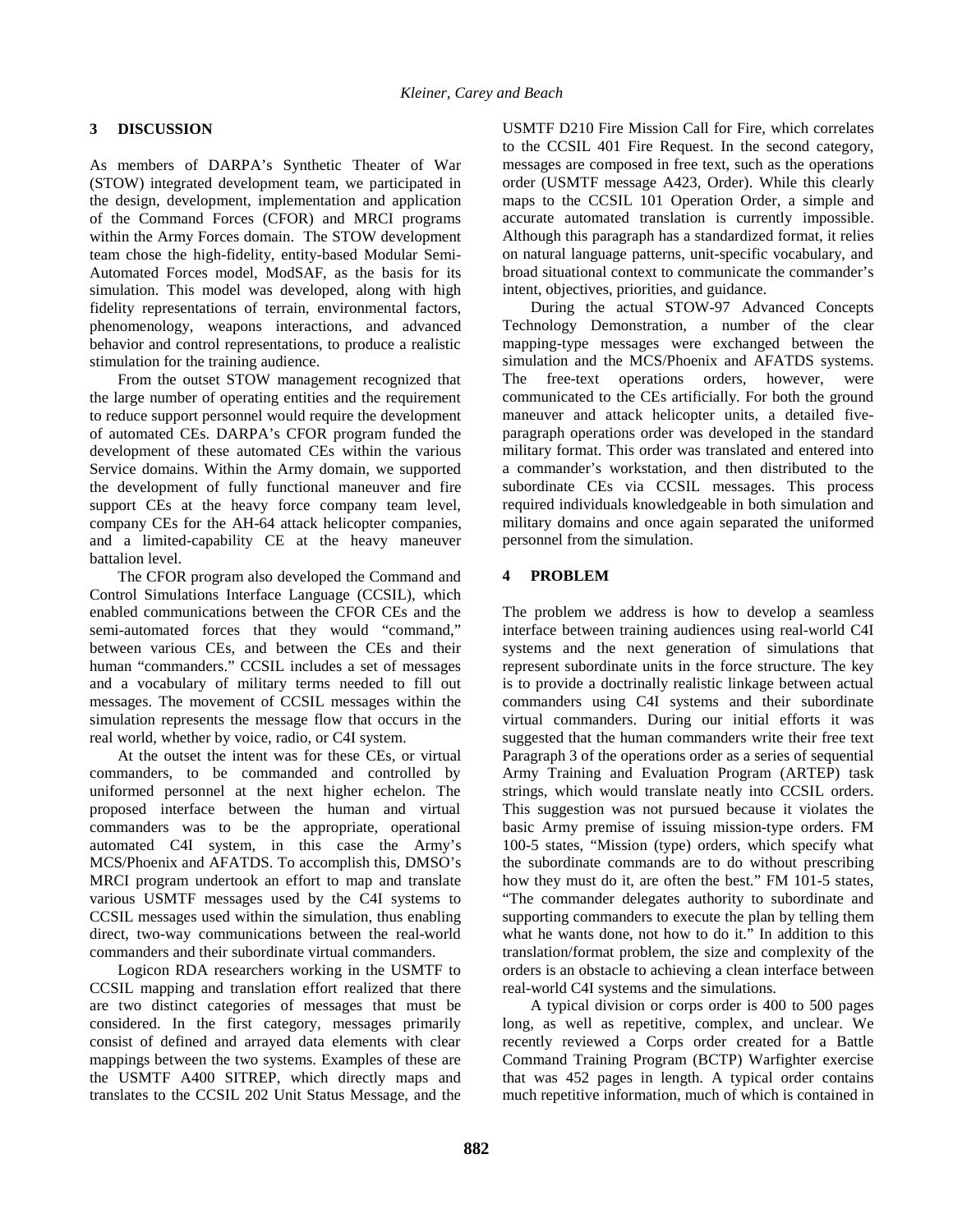the unit's Standing Operating Procedures (SOP) and need not be included in the order. Additionally, much of the information in the order could be passed through the realworld C4I systems as database exchanges.

Another problem with operations orders is the nondoctrinal use of terms and graphics. Although this situation has improved greatly in the past few years, there is still a tendency to use terms incorrectly or to mix terms that confuse the meaning. For example, there may be a mixture of the terms "defeat" and "destroy" between the commander's intent paragraph and the concept of operations paragraph. Both of these terms have very specific meanings and implications for subordinate commanders. When they are mixed, further discussion and human interaction is required to clarify the intent. Often a term used in an order is surrounded with extra words that confuse its doctrinal meaning. Finally, commanders may use adjectives and adverbs to emphasize a term unnecessarily. For instance, you may see the statement "I want  $1<sup>st</sup>$  BDE to on order attack aggressively to seize and secure OBJ DOG." "Aggressively" is unneeded since all attacks should be aggressive by nature. The use of the term "secure" is unneeded since, if the unit "seizes" the objective, it by the definition of "seize" accomplishes the "secure" task.

# **5 SOLUTION**

So, if the use of free text is a problem, how do we solve it? Our experience in working with CCSIL shows that in almost every case, commanders can describe what they want a unit to do by using doctrinal terms only, especially if they adhere to the defined meanings of the terms contained in FM 101-5-1 or JCS Pub 1. While doing this may restrict the "style" of the commander, it does not restrict nor limit the content and intent of the written order. We can create a vocabulary of doctrinal terms that can be processed by a simulation in a predictable manner. It is possible to describe any mission or task given to a subordinate in a standardized manner with a who (relates to a task organization database entry), what (in doctrinal terms), when (specified time, on order, or keyed to a trigger event), where (related to a coordinate or graphical control measure), and why (in doctrinal terms).

The following example demonstrates the application of these techniques. In the first paragraph we have the commander's intent portion of an actual Corps operations order that was developed during an Army BCTP Warfighter exercise. (Note: Unit designations have been altered in order to maintain anonymity).

**Example paragraph 1. INTENT: I want to conduct** an aggressive attack to achieve two goals. The first is to link up with FROKA vic HONGCHON (DS 0271) completing the encirclement of enemy forces on the Corps' east (right) flank, and subsequently contain those forces

until they are destroyed by FROKA. The second is to achieve conditions which will allow rapid passage of the XII (ROK) Corps to the north to attack and restore the MDL to its pre-war location. I intend to set the overall conditions for a successful operation by using Corps deep operations to destroy the effectiveness of the enemy's ADA and artillery, which is critical to reducing the enemy's flexibility and countering his center of gravity. To achieve link-up and encirclement, I intend for the main attack in the center of the Corps' zone and the supporting attack in the east to rapidly and decisively penetrate the enemy's main defense and defeat his counterattack forces. In addition, the supporting attack in the east will protect the right flank of the main attack. Upon link-up with FROKA Corps forces will reorient to the southeast. The supporting attack in the west will protect the Corps' left flank, which will be increasingly extended as the attack progresses, and achieve the critical conditions to allow the passage of the XII (ROK) Corps to the north: (1) secure crossing sites over the PUK AN river and (2) clear and secure passage routes north through its sector. I see the enemy's most likely course of action as to defend well forward. Once the enemy determines that a penetration is likely, I anticipate that he will use operational exploitation forces to attempt to attack the flanks of the penetration. We will counter this threat with aggressive deep operations and counterattacks by ground and air maneuver forces. Throughout the operation we must protect the force. Special attention must be paid to defense against chemical weapons and to counter-reconnaissance in the Corps, Division, and Separate Brigade rear areas. The worst thing the enemy could do to us is to destroy our fire support assets, especially MLRS, and our attack helicopters. Each of the forward units will insure the security of critical assets within their zones to include ADA, Artillery, and fire finding radar. Following the containment and passage of the XII (ROK) Corps, I (US) Corps will posture itself to conduct future offensive operations as directed by TROKA. The keys to our success are conducting successful deep operations and retaining flexibility to exploit enemy weaknesses.

While fairly straight forward and clear, this 417-word paragraph has been reduced to 214 words in the following revision.

**Example paragraph 2.** Intent: X Corps attacks to link-up with FROKA vic HONGCHON (DS0271) to complete the encirclement of enemy forces on our east (right) flank and allow FROKA to contain then destroy them, and to pass XII (ROK) Corps to the north to attack and restore the MDL. After link-up Corps orients to the southeast. Our deep operations destroy enemy ADA and artillery, his center of gravity. We will do this with a main attack in the center of our zone to penetrate the enemy's main defense and defeat his counterattack forces. We will conduct supporting attacks in the east and west to protect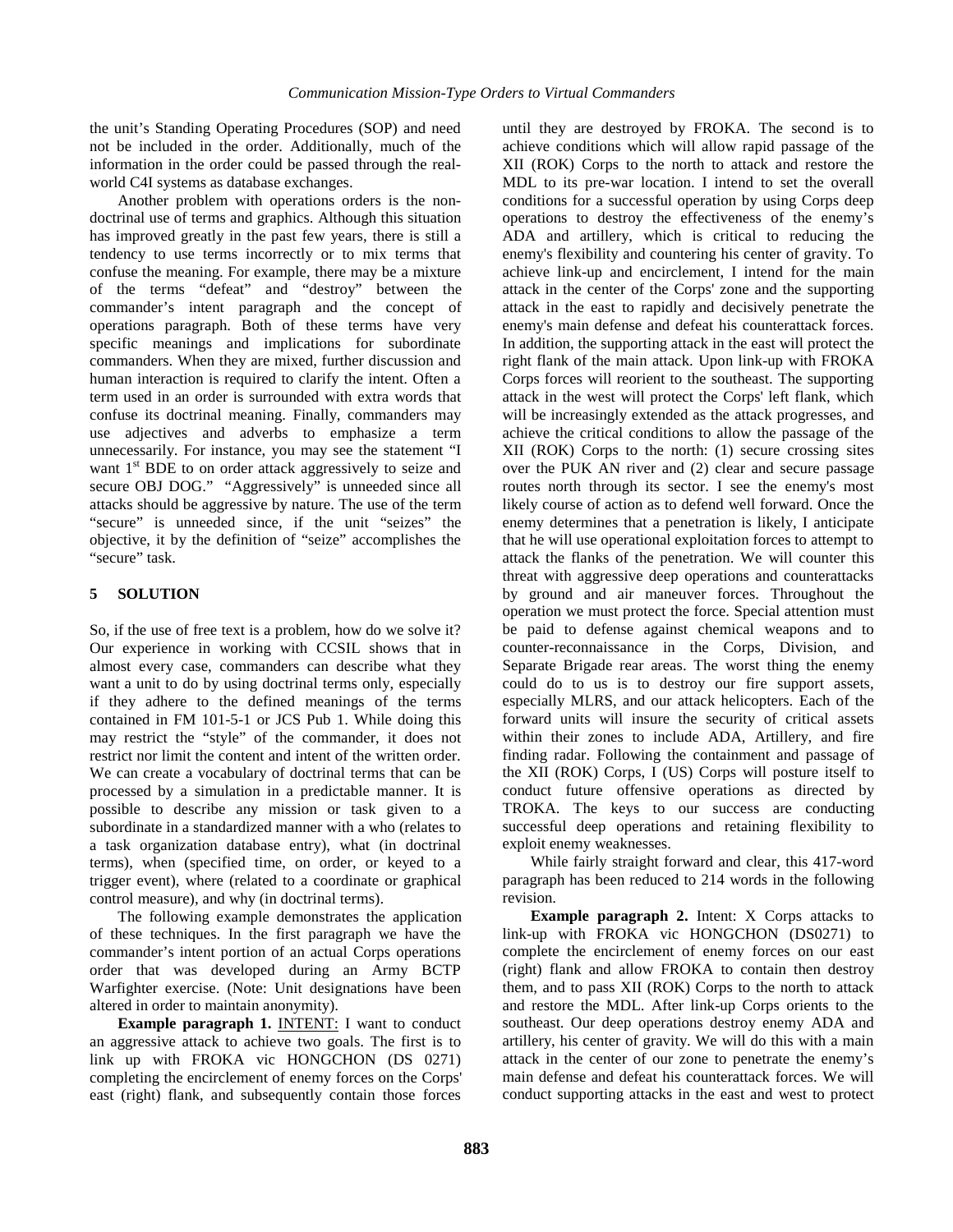the main effort. Additionally, the supporting attack in the west will secure crossing sites over the PUK AN river and secure passage routes. The enemy's most likely course of action is to conduct a positional defense well forward and use operational exploitation forces to attack the flanks of our penetration. We will counter this threat with deep operations and ground and air counterattacks. Special attention should be paid to counter-reconnaissance and defense against chemical attack. Our critical assets are fire support (MLRS, attack helicopters, artillery, fire finder radar, and ADA). Our end state is the Corps linked-up with TROKA, XII (ROK) Corps completed passage and the Corps prepared for future offensive operations.

This information can be further reduced to fewer than 100 words, as shown in the intent matrix in Table 1. The terms used in these columns fit the characteristics mentioned. Definable parameters associated with doctrinal terms are stated within parentheses. These terms and parameters can be built into CCSIL messages interpretable by CEs. Commanders may argue that they need great leeway in the free text to put their personalities and emphasis into orders. While the authors understand this on a visceral level, objectively we do not believe that it is necessary. Current doctrine holds that orders written for human subordinates should be issued to the subordinates face-to-face. The written order then serves as a reference and a record. A commander can, and should, impart his personality and emphasis during this face-to-face exchange. The written order should be clear and concise, and contain the bare minimum needed for subordinates to execute. For automated CEs their process already accomplishes this by stripping away all of the aspects of personality and emphasis and dealing with the clear, defined aspects of the missions and tasks.

As we move to the future and a digitized force, many of the problems that we currently face with command and control of simulations are likely to occur in the command and control of operational battle forces. Based on the tenets of Joint Vision 2010 and experiences gained during the Warfighter XXI experiments, the Army believes that future operations will be conducted by dispersed forces, operating rapidly and with significantly reduced decision-making cycles. Distributing large amounts of data, information, orders and guidance via high-speed automated C4I systems will enable this capability. Current concepts call for the dispersed commanders to conduct their planning and decision making via voice and video teleconferencing. Issues of bandwidth, information warfare, and battlefield environment may preclude this "virtual face-to-face" interaction, however. In this case, dispersed commanders will have to conduct their operations based on clear, concise orders in much the same way that our emerging automated CEs function.

## **6 CONCLUSION**

The authors propose that the doctrine, training, simulations, and C4I development communities embark on a defined joint effort to revise the method of writing the five-paragraph operations order. This effort would retain the standard formatting but apply a significant degree of standardization, rigor, and protocol that are directly related to FM 101-5-1 and other appropriate doctrinal publications. Additionally, aspects of the Standard Generalized Markup Language (SGML) or Extensible Markup Language (XML) might be applied, thus allowing commanders some leeway in terms of style, but ensuring that the order is easily parseable, by either human or virtual commanders, into its critical, fundamental components and meaning. Such an effort would ensure that the emerging aspects and opportunities of all of the communities are integrated into a process that will provide total support to the Warfighter, whether in training, rehearsals or operations.

The authors recognize that changes to functional processes come slowly and only with the acceptance of the user community. We are arguing that an effort to change the method of writing operations order will do more than facilitate the development and execution of simulations. It may well be a fundamental requirement associated with a digitized force conducting information operations. If the multiple interested communities recognize that the problems and solutions currently encountered in highfidelity, entity-level simulations are a harbinger of those that must be dealt with in a digitized force, perhaps cooperation and synergy can be achieved in finding common solutions to these problems.

### **AUTHOR BIOGRAPHIES**

**MARTIN S. KLEINER** is the director of Logicon RDA's Knowledge Acquisition program and has served in this capacity since its inception four years ago. He retired from the U.S. Army with the rank of colonel and has experience in the areas of maneuver warfare, intelligence, campaign planning, operational level targeting, and research and development. He received a baccalaureate degree in organizational behavior and management from the University of Houston and is a graduate of the U.S. Army War College.

**SCOTT A. CAREY** has been a senior researcher/writer for Logicon RDA's Knowledge Acquisition program since 1994. He is a retired Army lieutenant colonel with more than twenty years experience as an armor officer. His last assignment before retirement was as the senior command and control battlefield operating system subject matter expert and observer/controller for the Battle Command Training Program at Fort Leavenworth, Kansas. Mr. Carey